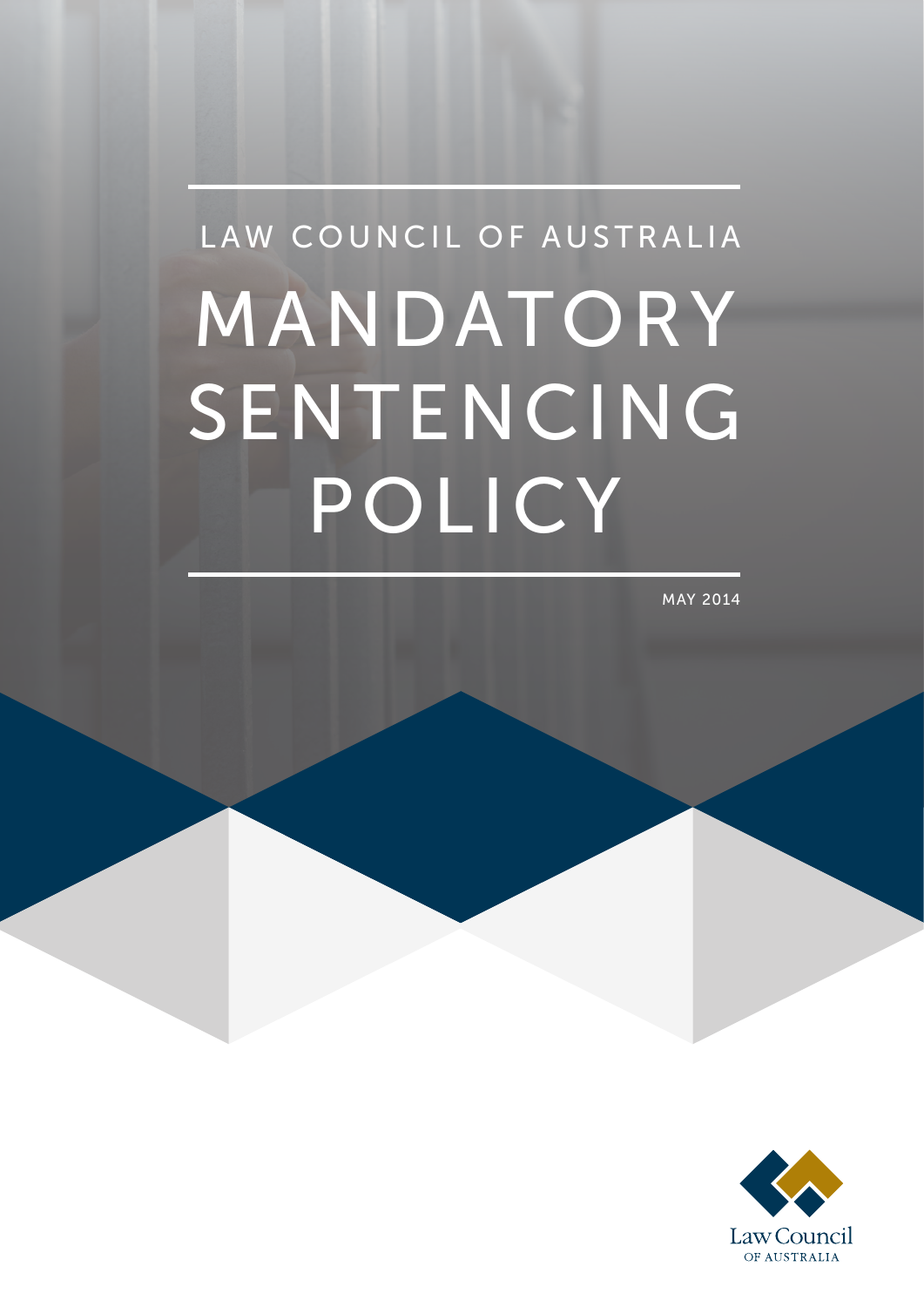## LAW COUNCIL OF AUSTRALIA: MANDATORY SENTENCING POLICY

The key objectives of the Law Council of Australia include promotion of the rule of law and support for the administration of justice. For this reason, the Law Council often provides advice to governments, courts and federal agencies on ways in which the law and the justice system can be improved. This statement addresses the expanded take-up of minimum mandatory sentencing regimes across Australia in recent years, and also responds to increased community interest in this issue.

The Law Council of Australia has consistently opposed the use of sentencing regimes which prescribe mandatory minimum sentences upon conviction for criminal offences. Its opposition rests on the basis that such regimes impose unacceptable restrictions on judicial discretion and independence, are inconsistent with rule of law principles and undermine confidence in the system of justice. Mandatory sentencing is also inconsistent with Australia's voluntarily assumed international human rights obligations.

Mandatory sentencing laws are by definition arbitrary and can limit an individual's right to a fair trial by preventing judges from imposing an appropriate penalty based on the unique circumstances of each offence and offender. Such regimes are costly and there is a lack of evidence as to their effectiveness as a deterrent or their ability to reduce crime.

Mandatory sentencing regimes create especially unjust outcomes for particular groups within society: indigenous peoples, juveniles, persons with a mental illness or cognitive impairment, and the impoverished. Apart from their frequent lack of adequate representation to challenge a criminal charge and the inhumanity involved in the imprisonment of juveniles and the mentally disabled, mandatory sentencing regimes are applied selectively and often used in response to particular kinds of crime which are disproportionally committed by these groups. In that sense the regimes operate in a discriminatory way against members of those groups in society who are already most disadvantaged.

The community is rightly concerned that law and order policies are effective in reducing crime and recidivism. However, there is a lack of any persuasive evidence that mandatory sentencing leads to these outcomes. Rather the evidence points to the significant financial and social cost of mandatory sentencing to individuals and to the community without a corresponding benefit in crime reduction.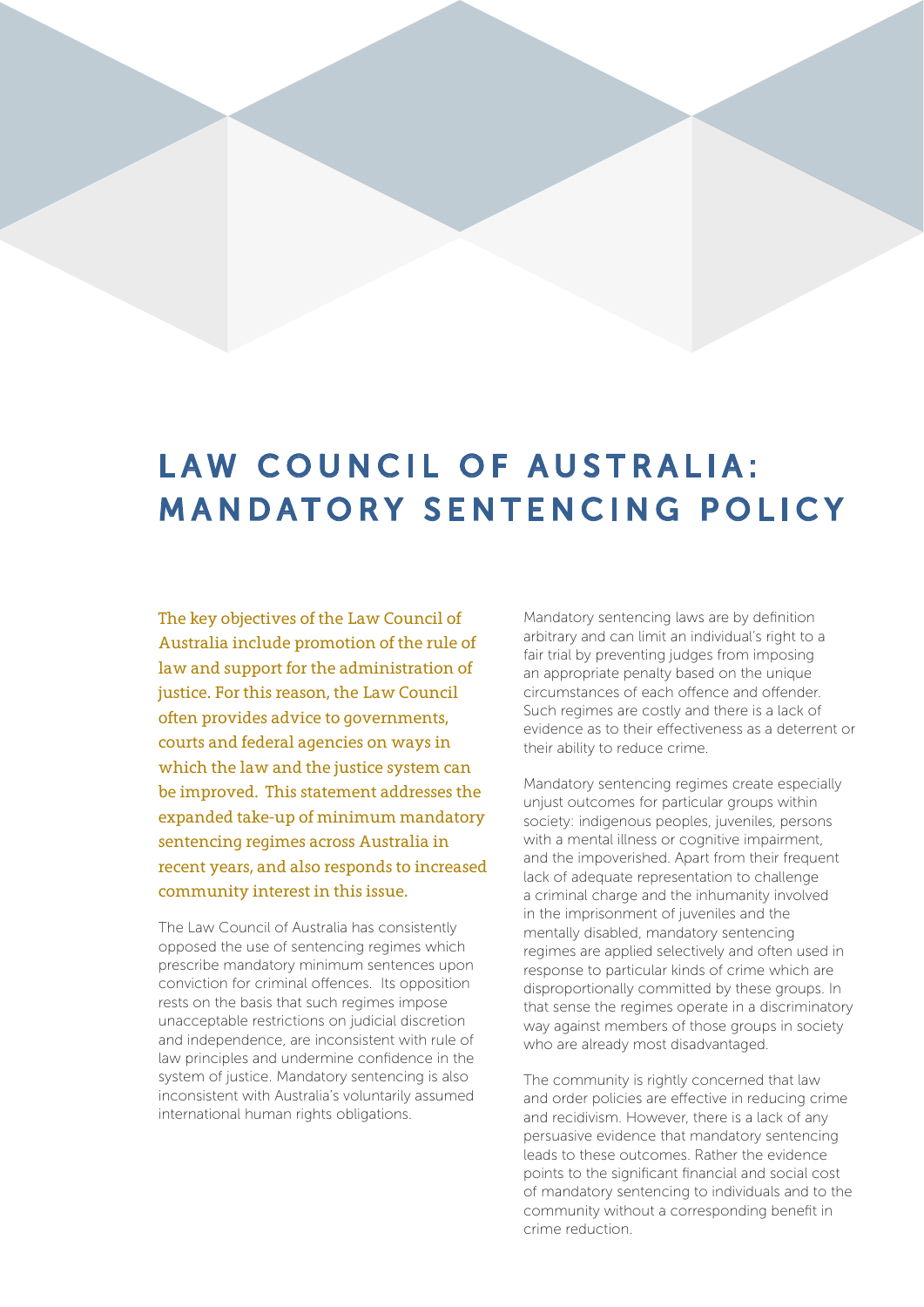## The Law Council considers that mandatory sentencing:

- potentially results in harsh and disproportionate sentences where the punishment may not fit the crime. There are already many reported examples where mandatory sentencing has applied with apparently unjust results – such as a 15-year-old Aboriginal boy who received a 20-day mandatory sentence for stealing pencils and stationery;
- potentially increases the likelihood of recidivism because prisoners are inappropriately placed in a learning environment for crime, which reinforces criminal identity and fails to address the underlying causes of crime;
- wrongly undermines the community's confidence in the judiciary and the criminal justice system as a whole. Research demonstrates that when members of the public are fully informed about the particular circumstances of the case and the offender, 90 per cent view judges' sentences as appropriate;
- dangerously displaces discretion to other parts of the criminal justice system, most notably law enforcement agencies and prosecutors, and thereby fails to eliminate inconsistency in sentencing, while also removing the transparency and independence of court determination;
- results in significant economic costs to the community, both in terms of increasing imprisonment rates, and increasing the burden upon the already under-resourced criminal justice system, without sufficient evidence to suggest a commensurate reduction in crime; and
- is not consistent with Australia's acceptance of the provisions of international covenants including:
	- the prohibition against arbitrary detention as contained in Article 9 of the International Covenant on Civil and Political Rights (the ICCPR);
	- the right to a fair trial and the provision that prison sentences must in effect be subject to appeal as per Article 14 of the ICCPR; and
	- key obligations concerning children under Articles 3, 37 and 40 of the Convention on the Rights of the Child. These include the obligation to ensure that: decisions regarding children have their best interests as a primary consideration; and children are only detained as a last resort and for the shortest possible appropriate period.

The Law Council notes that evidence is mounting that some overseas jurisdictions with substantial experience of mandatory sentencing are now moving away from such schemes because of doubt regarding the efficacy of mandatory penalties in reducing crime and a recognition of the negative aspects referred to above such as expensive and counter-productive imprisonment, the potential for unduly harsh sentences and the discriminatory impacts.

The Law Council considers that policy makers should consider alternatives to mandatory sentencing, such as justice reinvestment strategies and diversionary non-custodial options, which may be more effective for reducing crime while remaining compatible with the rule of law and Australia's human rights obligations. The Law Council encourages policy makers to develop comprehensive, targeted policies to address the relevant underlying social problems, before crime occurs.

This statement is supported by the Law Council's more detailed *Mandatory Sentencing Discussion*  Policy Paper (2014), which is available **[online.](http://www.lawcouncil.asn.au/lawcouncil/images/LCA-PDF/discussion%20papers/2014_06_18_Final_Law_Council_Mandatory_Sentencing_Discussion_Paper.pdf)**